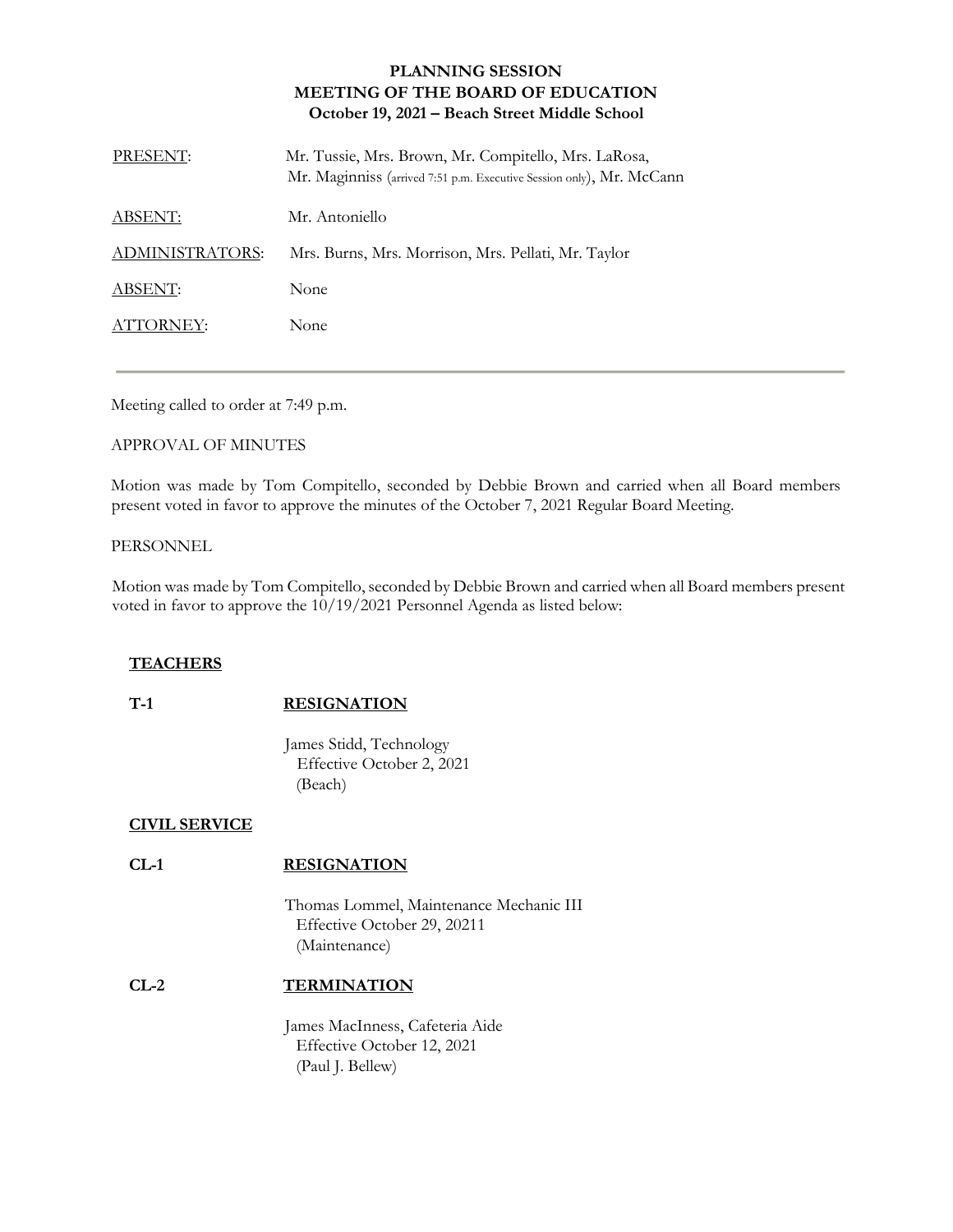Planning Session October 19, 2021

| CL-3         | <b>PROBATIONARY APPOINTMENT</b>                                                                                                                                                                                                                                                                                                                                           |  |
|--------------|---------------------------------------------------------------------------------------------------------------------------------------------------------------------------------------------------------------------------------------------------------------------------------------------------------------------------------------------------------------------------|--|
|              | Kristina Smith, Health Office Aide<br>Effective November 1, 2021<br>(Manetuck; Step 1; replacing D. Kilroy-Laino {resigned})                                                                                                                                                                                                                                              |  |
| $CL-4$       | <b>SUBSTITUTE CUSTODIAN</b> (\$15/hr)                                                                                                                                                                                                                                                                                                                                     |  |
|              | Cynthia Carlucci, effective October 20, 2021<br>Jose Escobar, effective October 20, 2021<br>Gregory Gavin, effective October 20, 2021<br>Michael Holland, effective October 20, 2021                                                                                                                                                                                      |  |
| $CL-5$       | <b>SUBSTITUTE GUARD</b>                                                                                                                                                                                                                                                                                                                                                   |  |
|              | *Louis Calabretta, effective October 20, 2021 (\$19.54/hr)<br>David Henry, effective October 20, 2021 (\$22.80/hr)<br>Joseph Masarik, effective October 20, 2021 (\$22.80/hr)<br>*Brandon O'Sullivan, effective October 20, 2021 (\$22.80/hr)<br>*Kenneth Riker, effective October 20, 2021 (\$22.80/hr)<br>*Christopher Sperber, effective October 20, 2021 (\$22.80/hr) |  |
| CL-6         | <b>SUBSTITUTE NURSE</b> (\$150 per diem)                                                                                                                                                                                                                                                                                                                                  |  |
|              | Justine Corso, effective October 20, 2021<br>*Emma Delaney, effective October 20, 2021                                                                                                                                                                                                                                                                                    |  |
| <b>OTHER</b> | <b>SUBSTITUTE TEACHER</b> (\$130 per diem)                                                                                                                                                                                                                                                                                                                                |  |
|              | *Jacqueline Busking, effective October 20, 2021<br>*Diane Munno, effective October 20, 2021<br>Catherine Schupak, effective October 20, 2021                                                                                                                                                                                                                              |  |
|              | $*Co$<br><b>ADULT EDUCATION FALL 2021</b>                                                                                                                                                                                                                                                                                                                                 |  |
|              |                                                                                                                                                                                                                                                                                                                                                                           |  |

Lea Parascandola (Lifeguard) \$20/hr

# **MENTOR PROGRAM 2021-2022**

Mentor (\$1030 Stipend) Celia Field (Kasey Connelly, Special Education) Shelia Siragusa (Annmarie Katzer, Reading)

# **CLUBS/ADVISORS 2021-2022**

# BAYVIEW ELEMENTARY SCHOOL

Art Club, Dana Gillman Bayview Leaders Club, Jaymee Gagliardi Bayview Number Ninjas Club, Scott Key Board Game Club, Denise Campasano

 *\*Conditional pending fingerprinting clearance*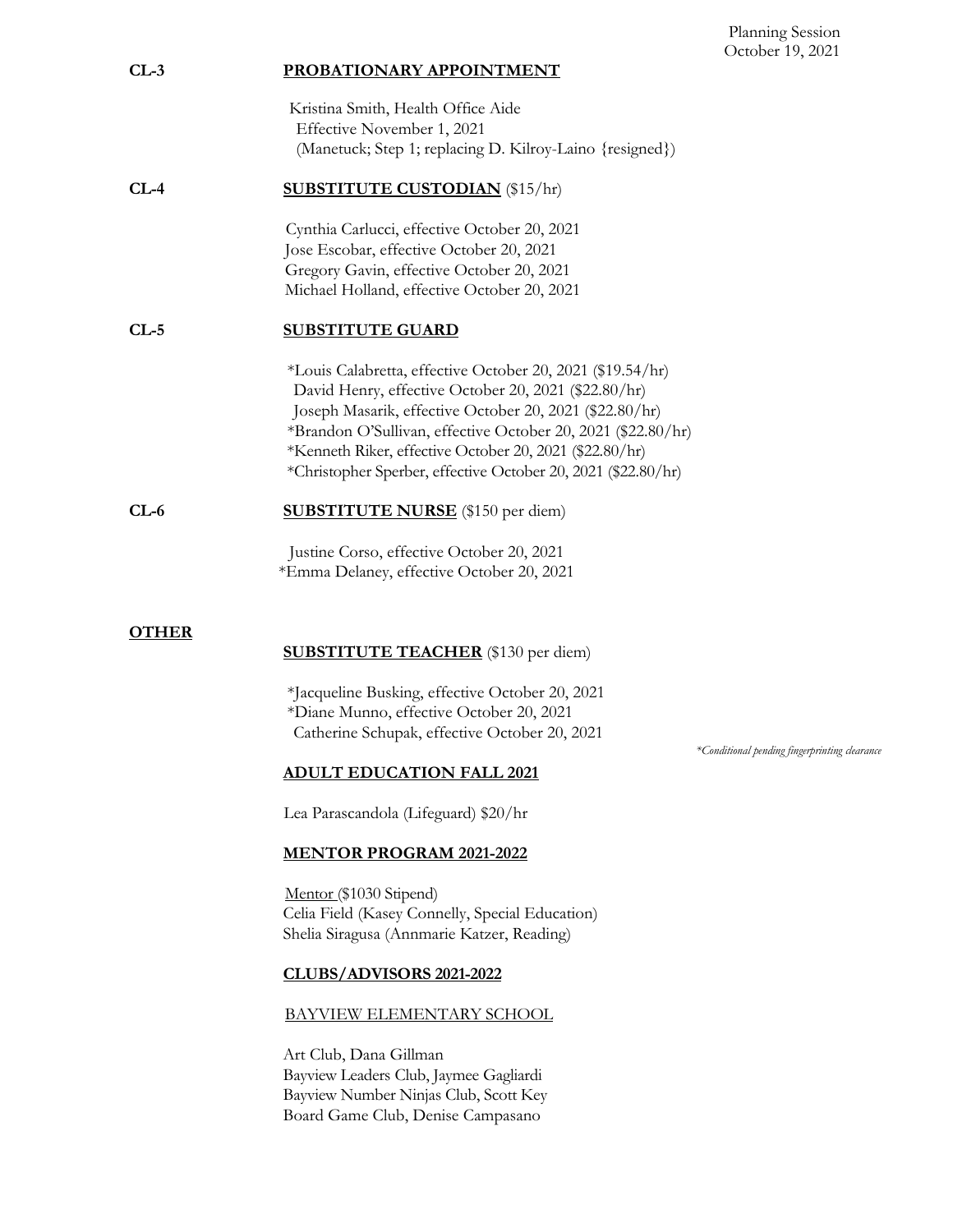## **CLUBS/ADVISORS 2021-2022**, continued

#### BEACH STREET MIDDLE SCHOOL

Art Club, Jill Culver Costume Director, Shane O'Neill Diversity Club, Carly Racanelli Drama Director, Justin DeMaio Drama Director, Shane O'Neill Helping Hands, Kathleen Crowley Homework Club Grade 6, Theresa Robertson Homework Club Grade 7 & 8, Christine McCann Innovation Club, Danielle Rufrano Makerspace Club, Lisa Cosgrove and Andrea Miller (shared) Mathletes Grade 7, Christopher Salerno Mathletes Grade 8, Jeannine Conaghan Mindfulness Club, Kathleen Crowley Musical Director, Justin DeMaio National Junior Honor Society, Kristen Grossi and Theresa Robertson (shared) Newspaper, Danielle Rufrano Peer Tutoring Grade 6, Christine McCann Peer Tutoring Grade 7 & 8, Kathleen Crowley Photography, Wendy Loddigs School Store, Kristen Grossi Science Olympiad 6th Grade, Andrea Miller Science Olympiad 7<sup>th</sup> and 8<sup>th</sup> Grade, Andrea Miller Set Director, Justin DeMaio and Shane O'Neill (shared) Strategic Games and Activities, John Kennedy Student Council, Lisa Cosgrove and Camille Persico World Cultures Club, Theresa Robertson Yearbook, Theresa Robertson

### **DISTRICTWIDE**

Director, Chamber Orchestra, Beach, Vincent Melia Director, Chamber Orchestra, Udall, Lynnette Fawess Combined Band , James Krais Combined Chorus , Melissa Senatore Combined Orchestra, Ryan Jensen Director, Jazz Band, Beach, Stephen Smith Director, Jazz Band, Udall, LuAnn Peskanov Director, Jazz Ensemble, James Krais Director, Jazz Lab, David Kaufman Director, Marching/Pep Band, James Krais

### HIGH SCHOOL

Academic Decathlon, Brainstormers, Kevin Murphy Academic Decathlon, Jr. Brainstormers, Noreen Matthews Art Club, Linda Marino Audio-Visual Club Director, Ronald Weber Band Music, David Kaufman Chamber Singers, Melissa Senatore Chess Club, Christine Maniscalco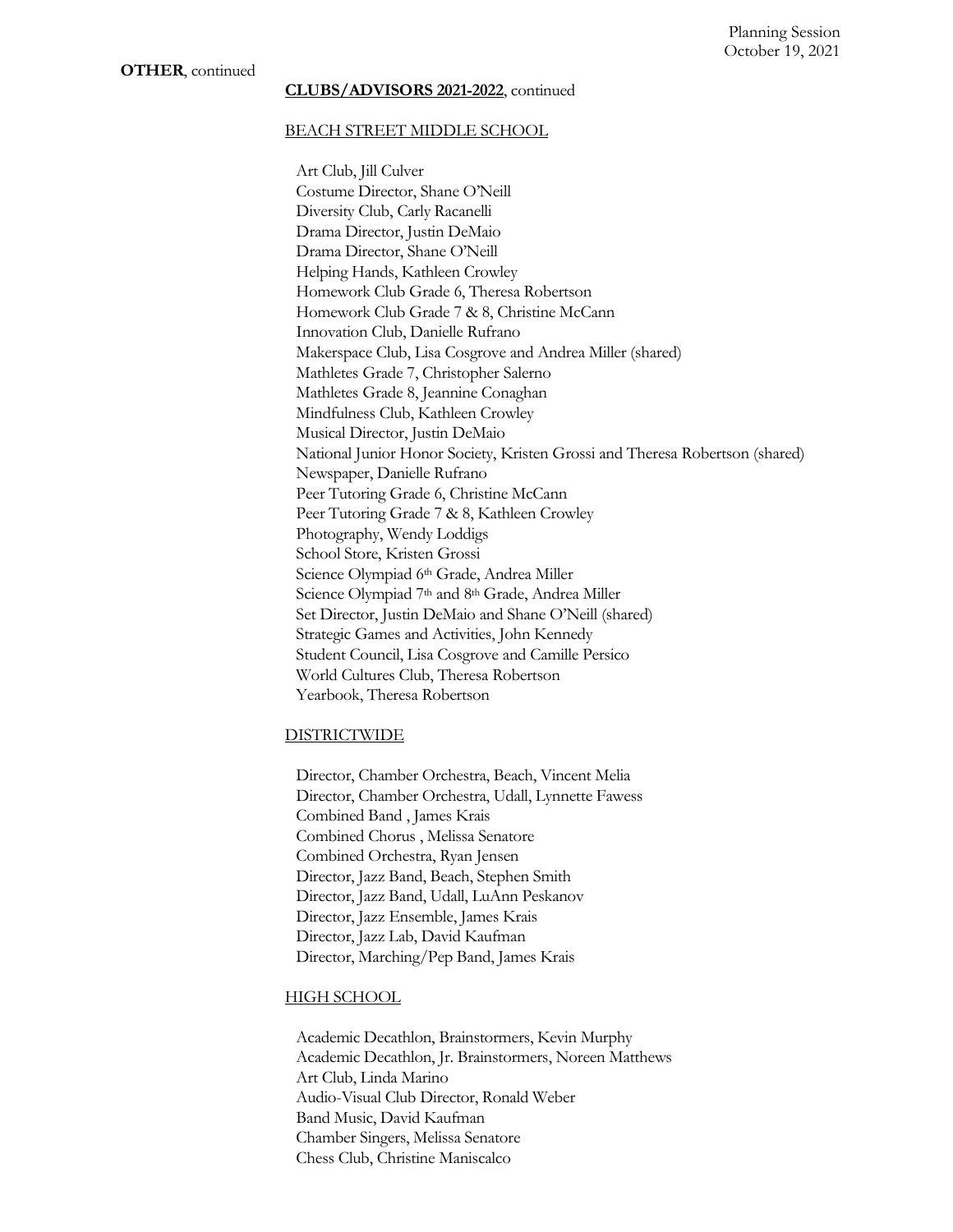## **CLUBS/ADVISORS 2021-2022**, continued

### HIGH SCHOOL

Coordinator, One Act Plays, Elaine Longo Costume Director, All Productions, Elaine Longo Creativity Action Service, Virginia Scudder Director, Flag Team, James Krais Director, Musical Play, Ryan Jensen Director, Senior Play, Elaine Longo Distributive Education Club of America, Diana Saadat Drama Coordinator, James Krais Environmental Club, Brian Haldenwang Extra-Curricular Treasurer, Kelly Sepe Freshman Class Advisor, Stephany Camacho and Brittany DiLuciano Future Business Leaders Club, Monica Krawczyk and Joanne Macrelli (shared) Gay-Straight Alliance, John Koroneos Junior Class Advisor, Diana Saadat and Shawn Wallace Literary Magazine, David Gershfeld Mathletes High School, James Como and Nancy Yost Mathletes Middle School, Craig Michel Mock Trial, Edward Jablonski Music Director, Musical Production, Melissa Sentaore National Art Honor Society, Annette Musteric National English Honor Society, Tina Schaefer National Honor Society, Dina Barone and Beth Crimi (shared) National Science Honor Society, Kathleen Scrivani New York State Business and Marketing Honor Society, Joanne Macrelli and Patricia Stack (shared) Newspaper, Dawn DiVisconti and Christine Maniscalso (shared) Photographer: Newspaper/Yearbook, Dawn DiVisconti and Christine Maniscalco (shared) Pit Director, Musical, David Kaufman Robotics, Andrew Baranec and Daniel Varney School Store, Diana Saadat Science Olympiad, Jessica Alvarez and Linda Tong (shared) Senior Class Advisor, James Dooley and Colleen Reilly Sets Director (All Productions), Michael Taranto Sophomore Class Advisor, Tara Annunziata and Alissa Nanda Student Senate, Edward Jablonski and David Moglia Students for the Environment Club, Brian Haldenwang Thirst Project Club, Kristie Ferruzzi Tri-M Music Honor Society, Ryan Jensen World Language Honor Society, Stephany Camacho and Brittany DiLuciano (shared) Yearbook, Dawn DiVisconti and Christine Maniscalco (shared)

## **MANETUCK**

Community Service Club, Kerri Ierardi and Lindsay Simonton (shared) Digital Yearbook, Kristyna Acerno Kindness Club, Christine Chocko

## **OQUENOCK**

 Art Club, Janet Wolfe Number Crunchers, Nicole Cagno-Angerame